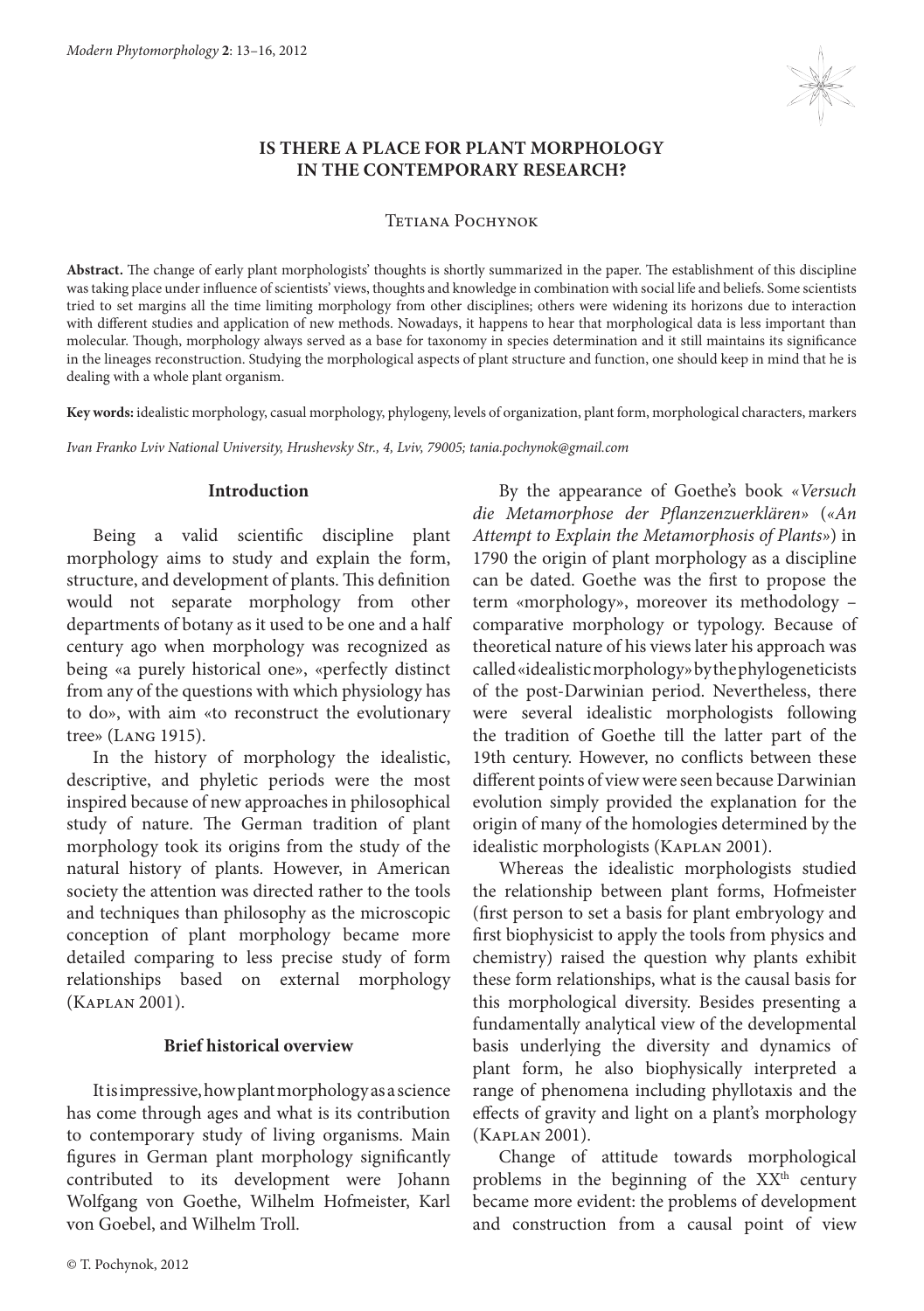(developmental physiology), together with genetics, indicate the need of recognizing general or causal morphology (Lang 1915). The most prominent at this time was von Goebel, a disciple of Hofmeister. With published English translation of the *«Organography of Plants»* in 1900 his influence became wider than Hofmeister, who preceded him, or Wilhelm Troll, who followed him (KAPLAN 2001). Considering the further problem of modern morphology: the relation between form and function (GOEBEL 1905), he separated by the physiological explanations the adaptive characters from those that were a result of inner bases (perhaps genetic) showing weaker elements of his organography heritage(KAPLAN 2001).

Hence, in von Goebel's era, phylogenetic interpretations of plant morphology came to displace those of idealistic morphology. But he skeptically thought of the phylogenetic speculation: «I do not wish to deny the value of phylogenetic investigation, but the results which it has brought forth resemble more the product of creative poetic imagination than that of exact study, i. e., study capable of proof» (GOEBEL 1905), influencing even a sharper reaction of his disciples and followers such as Wilhelm Troll, who became the most complicated and controversial figure in German plant morphology. His influenced by Catholicism beliefs in the postwar period developed a reaction against industrial materialism, mechanism in science, and the tendencies of contemporary science to focus on narrowly circumscribed, mathematically based problems (Nickel 1996; Kaplan 2001). This caused the desire to return to a more romantic era of Germany's past, to idealistic morphology of Goethe. Troll, however, was not sure that one could deal with morphology causally but with description and presentation only to analyze the diversity and to deduce the real types which stood behind the diversity (KAPLAN 2001). Troll's typological philosophy was the reason to blame him in anti-evolutionary views. Yet, he for sure thought that evolution should have been the best explanation of forms diversity found (NICKEL 1996). Nevertheless, he believed that persisted to different degree useless strain was caused by the bifurcation of idealistic and phylogenetically oriented morphology (Kaplan 2001). He skeptically considered fossil records too fragmentary to make phylogenetic deductions from it and argued with noted paleobotanist and phylogenist Walter Zimmermann, the author of telome theory. Zimmermann's theory is hypothetical as idealistic views and on the contrary

he argued consistently against idealism. Though, it is based on the morphology of a particular fossil form, inclusion of latter and the incompleteness of these fossils resulted in a large number of unknown character states, reducing phylogenetic resolution (Schneider *et al.* 2009). Besides, Zimmermann's contribution in phylogeny and evolution is underestimated. He is known for pointing out the ideas of phylogenetic systematic (*«Phylogenieder Pflanzen»* in 1930) later expressed in the core of Hennig's theory. As Mayr wrote: «with… leading botanists like Zimmermann… having achieved consensus with the geneticists, the ultimate triumph of neo-Darwinism had now simply become a matter of time» (Junker 2004). In his paper Zimmermann brings up the evidences that analyses of taxon phyletics and character phyletics are closely related, the basic logic of outgroup comparison, the elements of phylogenetic theory – however, he never developed his thoughts further and devoted his energy to interests in plant morphology (Donoghue & Kadereit 1992).

## **Present state**

Concerning idealistic and descriptive morphology, which significantly influenced the development of botanical studies, demanded enormous exhausting work in solving problems might never be finished. As Goebel said: «Problems, however, which may not be solved appear to me less important than those which may» (GOEBEL 1905). There is no sense to spend a lifetime for never ending research if there are currently many problems to be resolved perhaps by means of other methods: «even in continuing to devote ourselves to pure botany we cannot afford to waste time and energy in purposeless work» (Lang 1915).

Plant morphology was always interacted with other disciplines. But there are still unresolved questions in it as this discipline studies the whole plant down to the organ level of organization in different environment conditions. Being mostly independent from morphological, the anatomical level of organization may be applied as histological characteristics (markers) that developmentally correlate with morphogenesis. Nevertheless, higher level of organismal organization and growth habit are also related to the plant's morphology (Kaplan 2001) which makes conclusions of structural relationship based on plant forms comparative study, on the module types of metameric organisms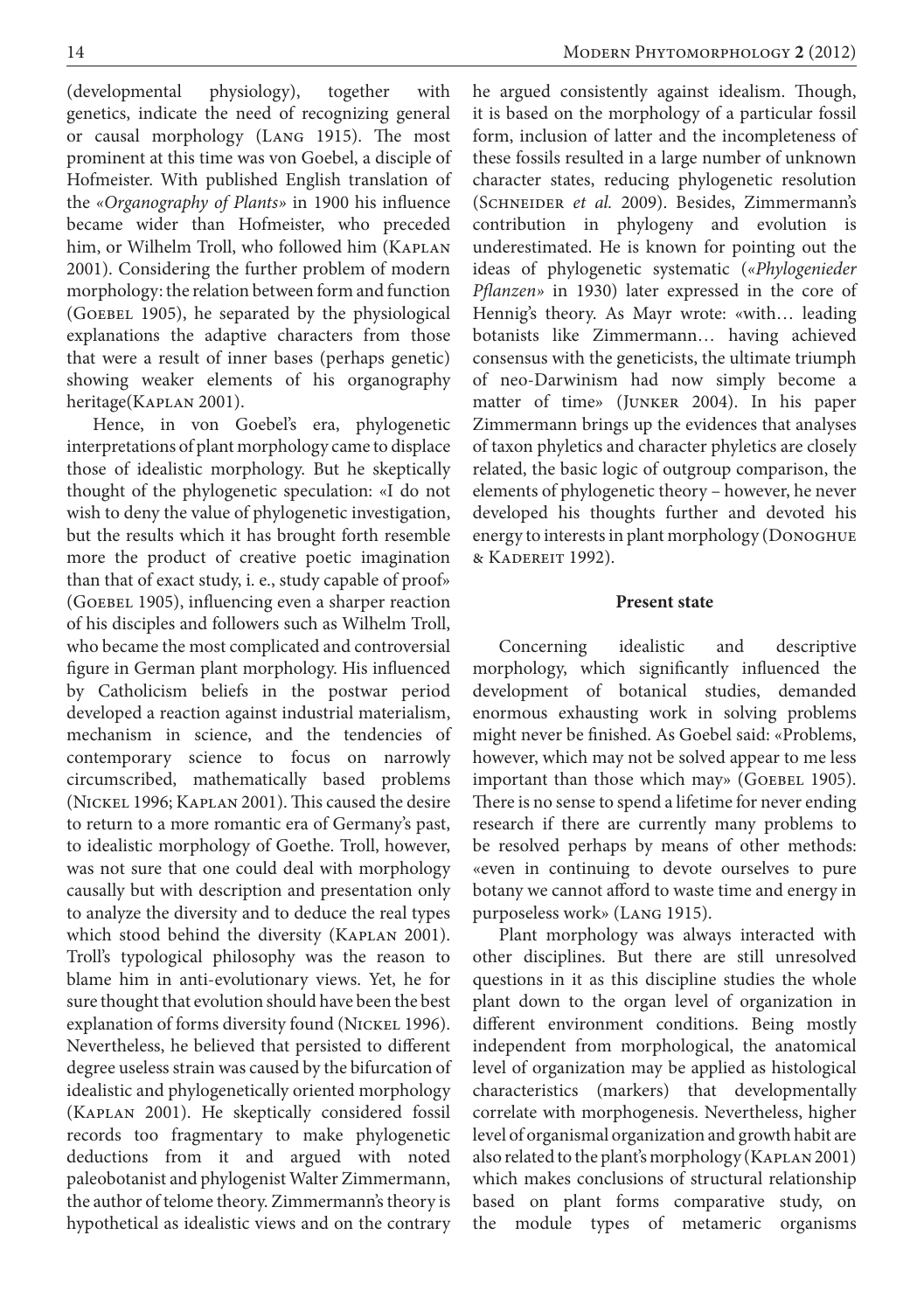(Maillette 1992; Savinykh 2008), as well as on the organogenesis study. Plant morphology, being a comparative discipline, is interested not in the isolated expression of the characteristics but between their connectivity, which might be the evidence of the plant forms diversity on the earth today. It happened that doctrine of form relations of plants, and the homologies lost its newness, the first experiments to explain the plant structure appeared to be too simple, so that was the time to raise new creative idea and new phylogenetic conception (GOEBEL 1905) of morphological problems to give morphology a new breath.

Nowadays morphology has less influence on the phylogenetic studies than in the past. But «close cooperation between the morphological analysis of the plant and the genetic analysis attained by the study of hybridization is most desirable… both should deal with structure as well as with form, and in the light of individual development» (Lang 1915). The need to be involved in other studies, especially applied, was well known for early botanists: «…it would be well if every botanist made himself really familiar with some limited portion of applied botany, so as to be able to give useful assistance and advice at need» (Lang 1915).

During last century there remained the facts requiring the causal explanation (Lang 1915) but today plant morphology focuses more on the causal aspects of plant form with the current emphasis on genetics in biology. Morphology, being German from the very beginning, never made greater impact on contemporary plant biology because of language barrier, philosophical style difficult to read, rapid development of tools and technologies in the USA. Moreover, with the advent of molecular techniques, this gulf has become even wider. The principles of plant morphology bring to the understanding the major features of plant evolution. «Such perspectives have the potential to complement the current emphasis on plant phylogeny and further illuminate our understanding of plant structural change» (Kaplan 2001). Besides, contemporary morphological, anatomical and other data are tried to be integrated along with molecular data to obtain the results either for cladistics or Linnaean taxonomy (MITKA 2004). It is common for morphological data to be considered less important than DNA sequence data in phylogenetic studies. However, many morphological characters show a much lower mutational rate than nucleotides. Several studies demonstrate that certain ultrastructure characters are

informative for phylogenetic studies and are focused at deep nodes (but some of them appear to be highly conserved). Other morphological characters, such as the density of leaf indument, have been modified frequently during land plant evolution in response to various environmental factors, informative in studies focused on species-level relationships. As morphological data are the only set of characters that are observable in both fossil and living taxa, it is the only approach that will lead to the integration of fossil evidence into phylogenetic hypotheses dealing with whole organisms (SCHNEIDER et al. 2009). For compiled datasets numerical taxonomy is often helpful in establishing classification of organisms based on their similarities. It usually includes many equally weighted characters and employs clustering and similar algorithms to yield objective groupings. It can be extended to give phylogenetic or diagnostic system and can be applied to many other fields (Sneath & Sokal 1973).

It is demanded to reevaluate the contribution of scientists into the plant morphology and realize that shifting fashions of science force to work at the interfaces between plant morphology and other disciplines. This does not mean that there are no more unresolved problems in plant morphology but to realize its aspects nowadays it is necessary to go back and to try reviving it through with former scientists' thoughts; especially in morphology development it should be highlighted that various ideas, approaches, and new methods application widened its horizons. Gained morphological conceptions, facts and ideas became a priceless property. So, contemporary plant morphologists should possess a vast outlook to provide detailed investigations at the level of contemporary research and have a clear understanding that historical acquisition in accordance with events of that time appears to be a powerful noteworthy scientific background.

#### **References**

- **Donoghue M.J. & Kadereit J.W. 1992.** Walter Zimmermann and the growth of phylogenetic theory. *Syst. Biol.* **41** (1): 74–85.
- **Junker T. 2004.** Diezweite Darwinsche Revolution: Geschichte des Synthetischen Darwinismus in Deutschland 1924 bis 1950. Basilisken-Presse, Marburg.
- **Kaplan D.R. 2001.** The science of plant morphology: definition, history, and role in modern biology. *Am. J. Bot.* **88** (10): 1711–1741.